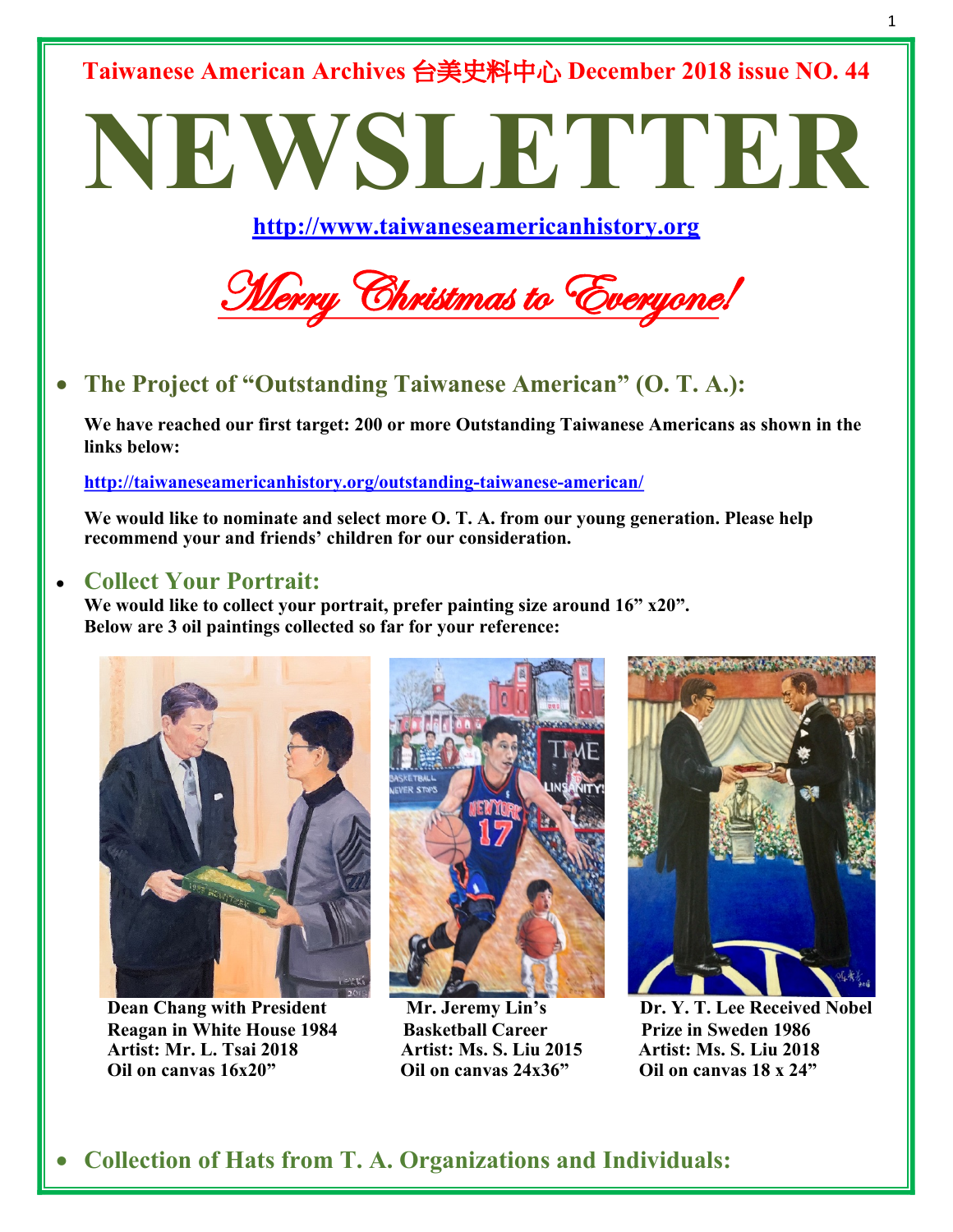**Please sign your name on the hat and donate to us. Below shows some of the collected hats in the display case.**



 **Display Case for Collected Hats**

#### • **The Life Stories of Your Children:**

**We have collected some life stories of our children, written by mother or father, such as "My Daughter into Politic, Music, Medical Field, etc. Please e-mail this kind of articles for our collections.**

• **Translation of Articles Posted on Our Website from Hanji into English:** 

**We have posted English versions of some articles with the same assigned # and listed below the original Hanji articles on the title page. Please help us translate your stories posted on our website into English for our children and others who only can read English.** 

• **T. A. History Book Series (**台美人歷史叢書**):**

**We are interested in including the books of local Taiwanese American Communities in this series, such as Taiwanese Americans in N. Y., Los Angeles, San Diego, etc.**

### • **Videos Collected in November:**

**We collected the following three videos in November:**

**#130. 20th Anniversary of Taiwan Center of Greater Los Angeles (** 大洛杉磯台灣會館 **20** 週年年會**) #131. TAA/ Greater Washington Chapter: Past President Portraits #132. TAA/ Greater Washington Chapter: 50th Anniversary** 

**You can view those videos from the links below:**

 **http://taiwaneseamericanhistory.org/videos/**

## • **Important 2018 Events Happened in Your Local T. A. Community:**

**Please e-mail us 2018 important events happened in your local community. We would like to post your important events on our website and also include on the ballot for voting the 10 most important events. The deadline is Dec. 15, 2018.**

## • **Publications Collected in November:**